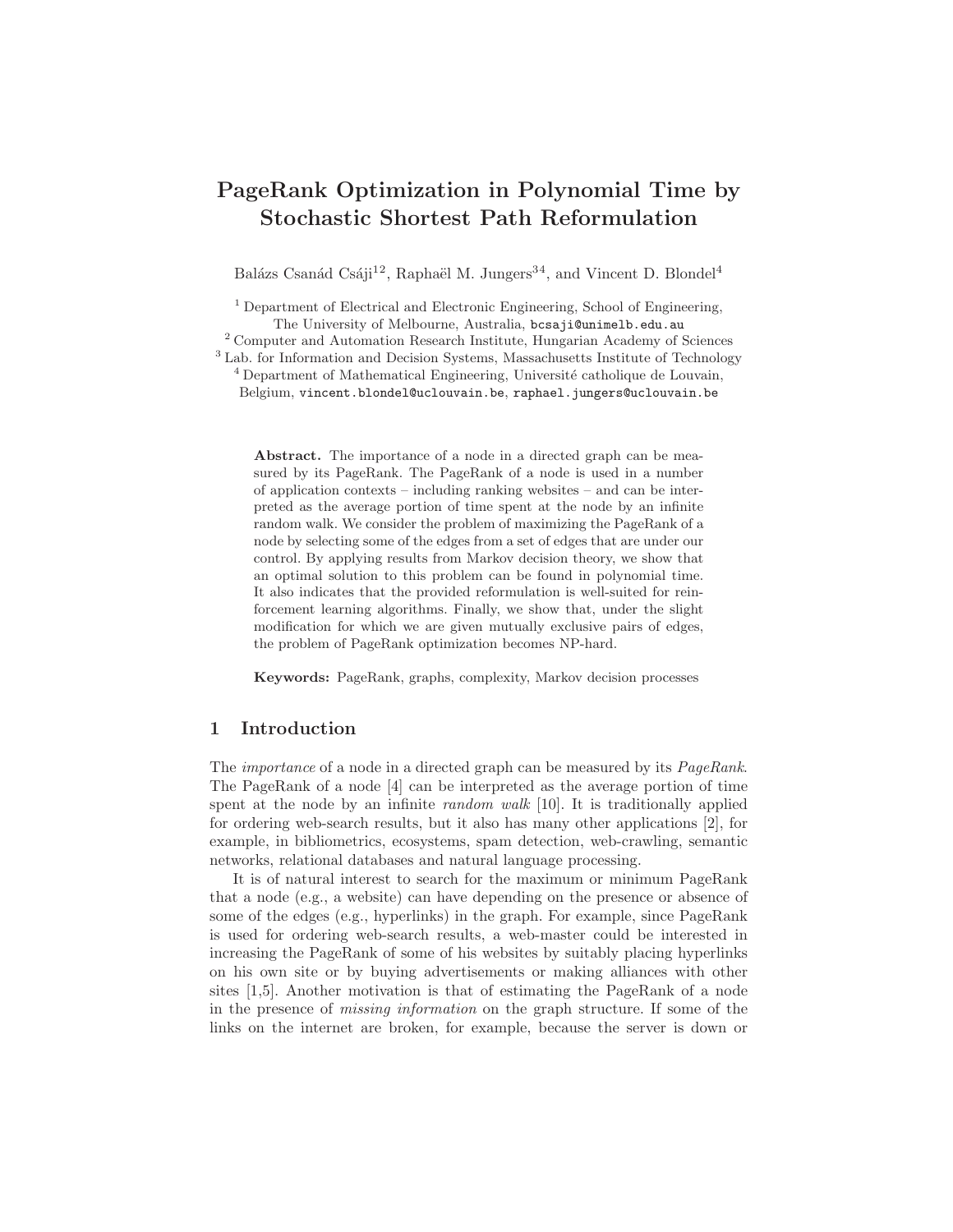there are network traffic problems, we may have only partial information on the link structure of the web-graph. However, we may still want to estimate the PageRank of a website by computing the maximum and minimum PageRank that the node may possibly have depending on the presence or absence of the hidden hyperlinks [9]. These hidden edges are often referred to as *fragile links*.

It is known that if we place a new edge in a directed graph, the PageRank of the terminal node of the edge can only increase. Optimal linkage strategies are known for the case in which we want to optimize the PageRank of a node and we only have access to the edges starting from this node [1]. This first result has later been generalized to the case for which we are allowed to configure all of the edges starting from a given set of nodes [5]. The general problem of optimizing the PageRank of a node in the case where we are allowed to decide the absence or presence of the edges in a given arbitrary subset of edges is proposed by Ishii and Tempo [9]. They are motivated by the problem of "fragile links" and mention the lack of efficient, polynomial time algorithms to this problem. Then, using interval matrices, they propose an approximate solution to the problem.

We show that the PageRank optimization problem can be efficiently formulated as a Markov decision process (MDP), more precisely, as a stochastic shortest path (SSP) problem, and that it can therefore be solved in *polynomial* time. Our proof provides a *linear programming* formulation that can then be solved by standard techniques. Our result and the given reformulation indicate that this problem is well-suited for reinforcement learning methods, as well. We also prove that under the slight modification for which we are given mutually exclusive constraints between pairs of edges, the problem becomes NP-hard.

# 2 Definitions and Preliminaries

In this section we define the concept of PageRank and the PageRank optimization problem as well as give an introduction to stochastic shortest path problems.

### 2.1 PageRank

Let  $\mathcal{G} = (\mathcal{V}, \mathcal{E})$  be a directed graph, where  $\mathcal{V} = \{1, \ldots, n\}$  is the set of vertices and  $\mathcal{E} \subseteq \mathcal{V} \times \mathcal{V}$  is the set of edges. First, for simplicity, we assume that  $\mathcal{G}$ is strongly connected. The adjacency matrix of  $\mathcal G$  is denoted by A. Since  $\mathcal G$  is strongly connected, A is irreducible. We are going to consider a random walk on the graph defined as follows. If we are in node  $i$ , in the next step we will go to node j with probability  $1/deg(i)$  if j is an out-neighbor of i, where  $deg(\cdot)$ denotes out-degree. This defines a Markov chain with transition-matrix

$$
P \triangleq (D_A^{-1}A)^{\mathrm{T}} \qquad \qquad \text{with} \qquad D_A \triangleq diag(A\mathbb{1}) \qquad (1)
$$

where  $1 = \langle 1, \ldots, 1 \rangle$ <sup>T</sup> is the all-one vector and  $diag(\cdot)$  is an operator that creates a diagonal matrix from a vector, more precisely,  $(D_A)_{ii} \triangleq (A_1)_i = deg(i)$ . Note that  $P$  is a column (left) stochastic matrix and the chain can be interpreted as an infinite uniform random walk on the graph (e.g., a random surfing).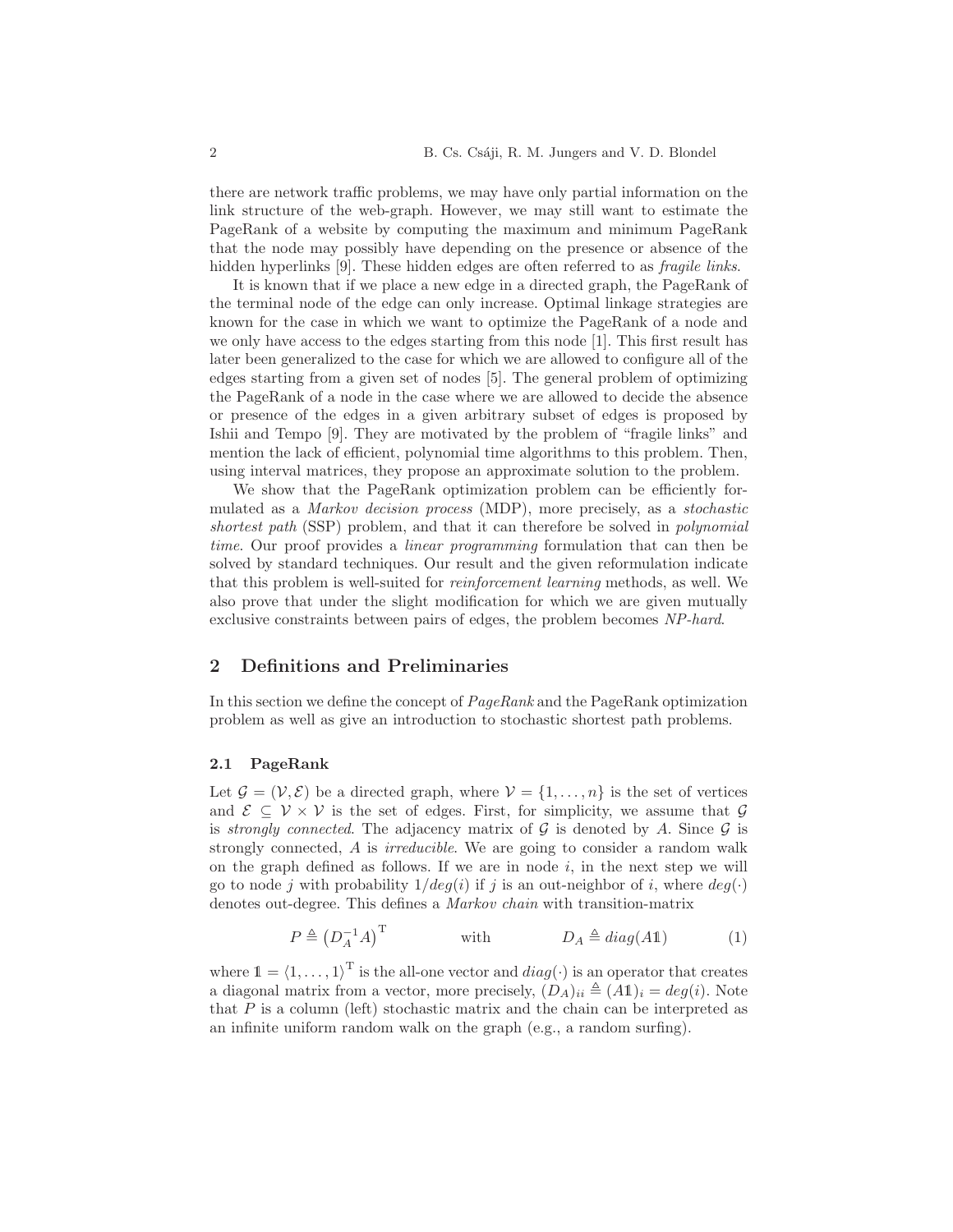The PageRank vector,  $\pi$ , of the graph is defined as the *stationary distribution* of the above described homogeneous Markov chain, more precisely, as  $P \pi = \pi$ , where  $\pi$  is non-negative and  $\pi$ <sup>T</sup>1 = 1. Since *P* is an irreducible stochastic matrix, we know (Perron-Frobenius theorem) that  $\pi$  exists and it is unique.

Now, we turn to the general case, when we do not assume that  $\mathcal G$  is strongly connected, it can be an arbitrary directed graph. In this case, there may be nodes which do not have any outgoing edges. They are usually referred to as *dangling* nodes. There are many ways to handle them [2], e.g., we can delete them, we can add a self-loop to them, each dangling node can be linked to an ideal node (sink) or we can connect each dangling node to every other node. This last solution can be interpreted as restarting the walk from a random starting state if we reach a dangling node. Henceforth, we will assume that we have already dealt with the dangling nodes and, hence, every node has at least one outgoing edge.

We can define a Markov chain similarly to  $(1)$ , but this chain may not have a unique stationary distribution. The solve this problem, the PageRank vector,  $\pi$ , of G is defined as the stationary distribution of the "Google matrix" [10]

$$
G \triangleq (1 - c) P + c z \mathbb{1}^{\mathrm{T}},\tag{2}
$$

where z is a positive *personalization vector* satisfying  $z^T \mathbb{1} = 1$ , and  $c \in (0, 1)$  is a damping constant. In practice, values between 0.1 and 0.15 are usually applied for c and  $\boldsymbol{z} = (1/n) \mathbb{1}$  [2]. The Markov chain defined by G is ergodic that is irreducible and aperiodic, hence, its stationary distribution uniquely exists and the Markov chain converges to it from any initial distribution [11].

The idea of PageRank is that  $\pi(i)$  can be interpreted as the "importance" of i. Thus,  $\pi$  defines a linear order on the nodes by treating  $i \leq j$  if  $\pi(i) \leq \pi(j)$ .

The PageRank vector can be approximated by the iteration  $x_{n+1} \triangleq Gx_n$ , where  $x_0$  is an arbitrary stochastic vector. It can also be directly computed [1]

$$
\pi = c \left( I - (1 - c)P \right)^{-1} z,\tag{3}
$$

where I denotes an  $n \times n$  identity matrix. Since  $c \in (0,1)$  and P is stochastic, it follows that matrix  $I - (1 - c)P$  is strictly diagonally dominant, thus invertible.

# 2.2 PageRank Optimization

We will investigate a problem in which a subset of links are "fragile", we do not know their exact values or we have control over them, and we want to compute the maximum (or minimum) PageRank that a specific node can have [9]. More precisely, we are given a digraph  $\mathcal{G} = (\mathcal{V}, \mathcal{E})$ , a node  $v \in \mathcal{V}$  and a set  $\mathcal{F} \subseteq \mathcal{E}$ corresponding to those edges which are under our control. It means that we can choose which edges in  $\mathcal F$  are present and which are absent, but the edges in  $\mathcal{E} \setminus \mathcal{F}$  are fixed, they must be present in the graph. We will call any  $\mathcal{F}_+ \subseteq \mathcal{F}$ a configuration of fragile links:  $\mathcal{F}_+$  determines those edges that we add to the graph, while  $\mathcal{F}_- = \mathcal{F} \setminus \mathcal{F}_+$  denotes those edges which we remove. The PageRank of node v under the  $\mathcal{F}_+$  configuration is defined as the PageRank of v with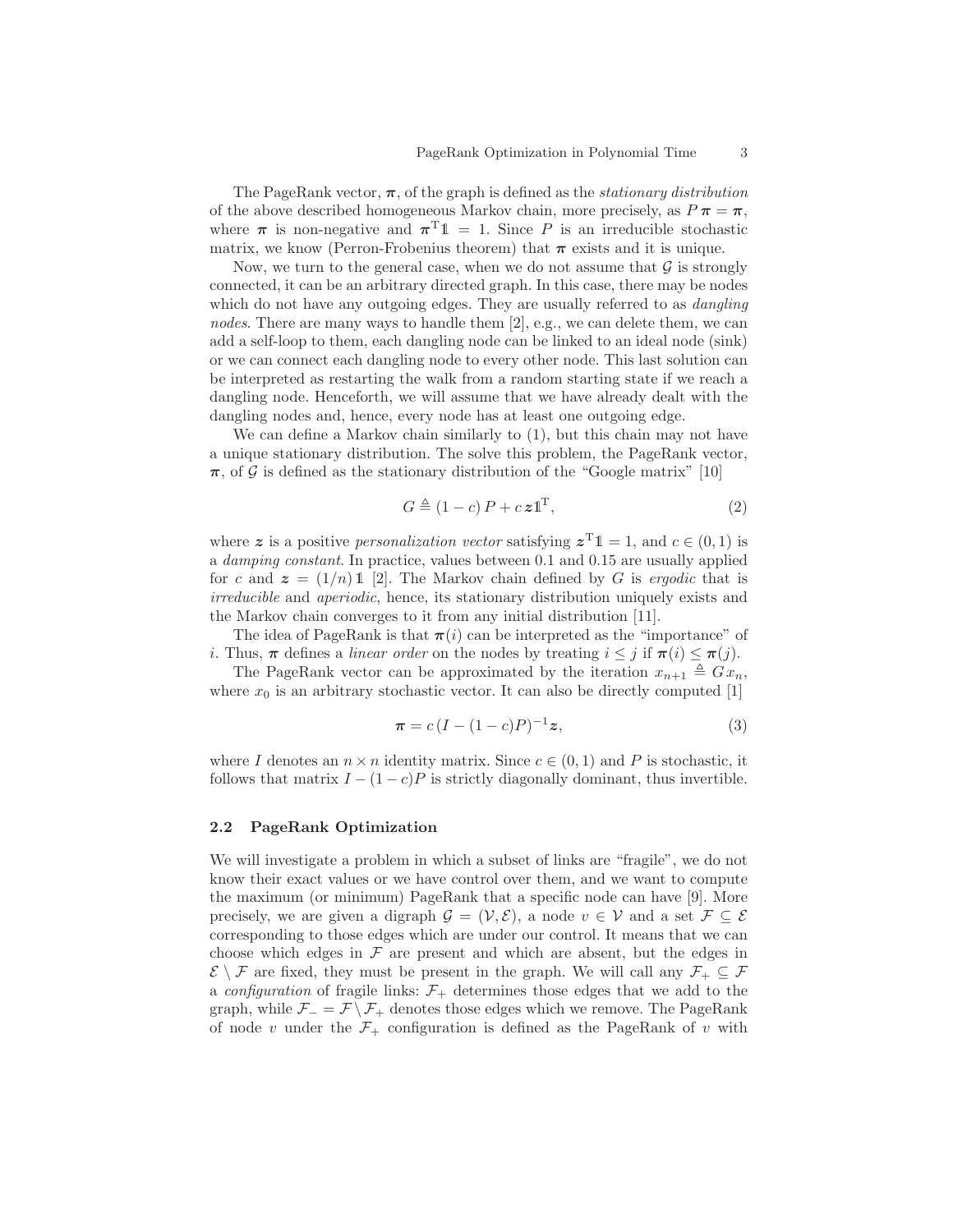The Max-PageRank Problem

|       | Instance: A digraph $\mathcal{G} = (\mathcal{V}, \mathcal{E})$ , a node $v \in \mathcal{V}$ and a set of controllable edges $\mathcal{F} \subseteq \mathcal{E}$ . |
|-------|-------------------------------------------------------------------------------------------------------------------------------------------------------------------|
|       | <i>Optional:</i> A damping constant $c \in (0, 1)$ and a stochastic personalization vector z.                                                                     |
| Task: | Compute the maximum possible PageRank of v by changing the edges in $\mathcal F$                                                                                  |
|       | and provide a configuration of edges in $\mathcal F$ for which the maximum is taken.                                                                              |
|       |                                                                                                                                                                   |

respect to the graph  $\mathcal{G}_0 = (\mathcal{V}, \mathcal{E} \setminus \mathcal{F}_-)$ . The problem is how should we configure the fragile links to maximize (or minimize) the PageRank of a given node  $v$ ?

There are finitely many configurations, thus, we can try to compute them one-by-one. If we have d fragile links, then there are  $2<sup>d</sup>$  possible graphs. The PageRank vector of a graph can be computed in  $O(n^3)$  via a matrix inversion<sup>5</sup>. The resulting "exhaustive search" algorithm has  $O(n^3 2^d)$  time complexity.

We note that if the graph was *undirected*, the Max-PageRank problem would be easy. We know [13] that a random walk on an undirected graph (viz., a timereversible Markov chain) has the stationary distribution  $\pi(i) = \deg(i)/2m$  for all nodes i, where m denotes the number of edges and  $deg(i)$  is the degree of node i. Therefore, it is easy to see that, in order to maximize the PageRank of a given node v, we should keep edge  $(i, j) \in \mathcal{F}$  if and only if  $i = v$  or  $j = v$ .

# 2.3 Stochastic Shortest Path Problems

In this section we give an overview on stochastic shortest path problems, since our solutions to PageRank optimization are built upon their theory.

Stochastic shortest path (SSP) problems are generalizations of (deterministic) shortest path problems [3]. In an SSP problem the transitions between the nodes are uncertain, but we have some control over their probability distributions. We aim at finding a policy (a function from nodes to controls) such that minimizes the expected cost of reaching a given target state. SSP problems are undiscounted Markov decision processes (MDPs) with an absorbing, cost-free terminal state.

An SSP problem can be stated as follows. We have given a finite set of states, S, and a finite set of control actions, U. For simplicity, we assume that  $\mathbb{S} = \{1, \ldots, n, n+1\}$ , where  $\tau = n+1$  is a special state, the target or termination state. In each state i we can choose an action  $u \in \mathcal{U}(i)$ , where  $\mathcal{U}(i) \subseteq \mathbb{U}$  is the set of allowed actions in state  $i$ . After the action was chosen, the system moves to state j with probability  $p(j | i, u)$  and we incur cost  $q(i, u, j)$ . The cost function is real valued and the transition-probabilities are, of course, nonnegative as well as they sum to one for each state i and action  $u$ . The target state is *absorbing* and cost-free that is, if we reach state  $\tau$ , we remain there forever without incurring any more costs. More precisely, for all  $u \in \mathcal{U}(\tau)$ ,  $p(\tau | \tau, u) = 1$  and  $q(\tau, u, \tau) = 0$ .

The problem is to find a control policy such that it reaches state  $\tau$  with probability one and minimizes the expected costs, as well. A (stationary, Markov) deterministic policy is a function from states to actions,  $\mu : \mathbb{S} \to \mathbb{U}$ . A randomized policy can be formulated as  $\mu : \mathbb{S} \to \Delta(\mathbb{U})$ , where  $\Delta(\mathbb{U})$  denotes the set of all probability distributions over set U. It can be shown that every such policy

<sup>&</sup>lt;sup>5</sup> It can be done a little faster, in  $O(n^{2.376})$ , using the Coppersmith-Winograd method.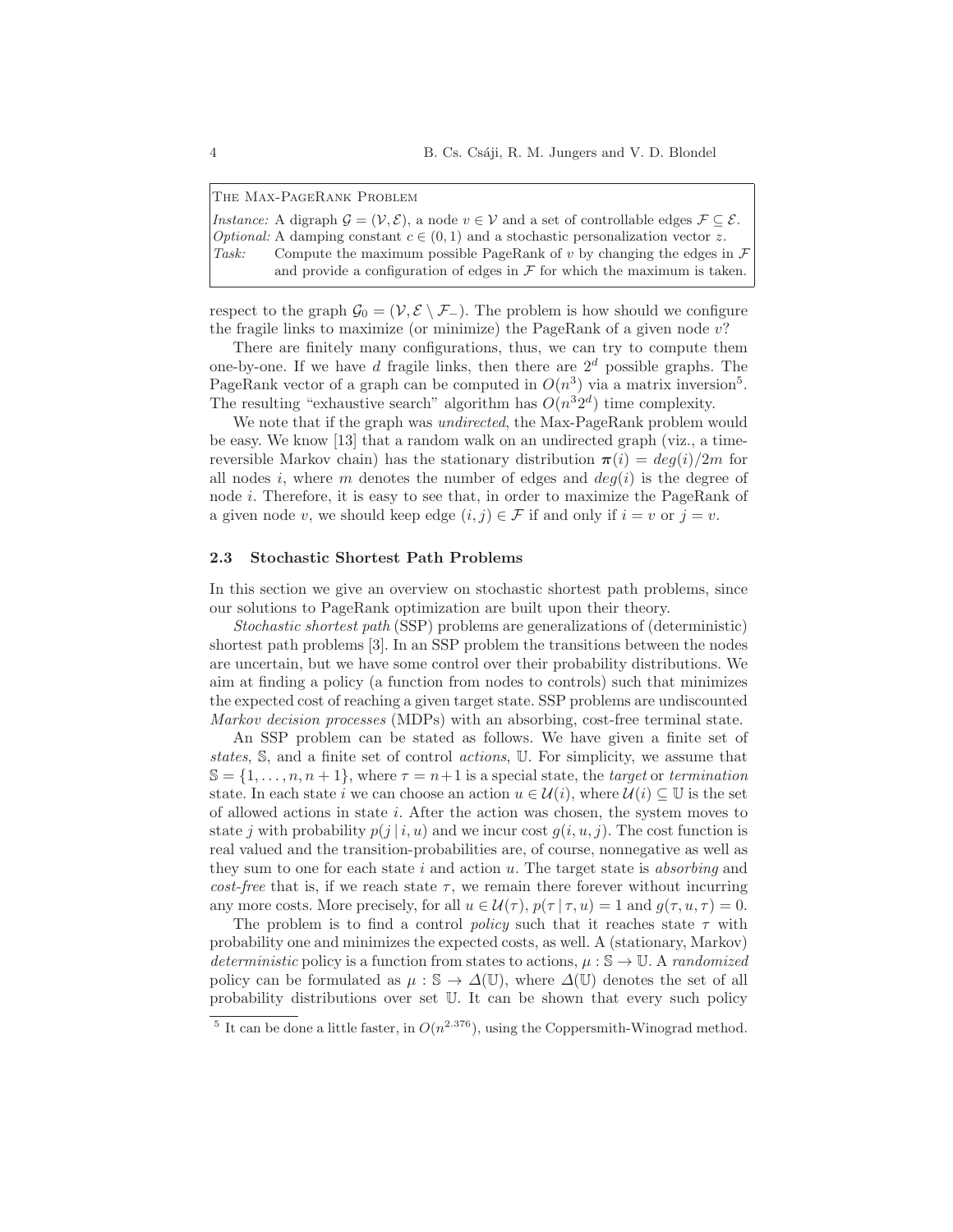induces a Markov chain on the state space [6]. A policy is called proper if, using this policy, the termination state will be reached with probability one, and it is *improper* otherwise. The *value* or *cost-to-go* function of policy  $\mu$  gives us the expected total costs of starting from a state and following  $\mu$  thereafter; that is,

$$
J^{\mu}(i) \triangleq \lim_{k \to \infty} \mathbb{E}_{\mu} \left[ \sum_{t=0}^{k-1} g(i_t, u_t, i_{t+1}) \middle| i_0 = i \right], \tag{4}
$$

for all states i, where  $i_t$  and  $u_t$  are random variables representing the state and the action taken at time t, respectively. Naturally,  $i_{t+1}$  is of distribution  $p(\cdot | i_t, u_t)$  and  $u_t$  is of distribution  $\mu(i_t)$ ; or  $u_t = \mu(i_t)$  for deterministic policies.

Applying a proper policy, we arrive at a finite horizon problem, however, the length of the horizon may be random and may depend on the policy, as well.

We say that  $\mu_1 \leq \mu_2$  if and only if for all states i,  $J^{\mu_1}(i) \leq J^{\mu_2}(i)$ . A policy is (uniformly) optimal if it is better than or equal to all other policies. There may be many optimal policies, but assuming that  $(A1)$  there exists at least one proper policy and (A2) every improper policy yields infinite cost for at least one initial state, they all share the same unique optimal value function,  $J^*$ . Then, function  $J^*$  is the unique solution of the Bellman optimality equation,  $T J^* = J^*$ , where  $T$  is the *Bellman optimality operator* [3]; defined for all states  $i$  as

$$
(TJ)(i) \triangleq \min_{u \in \mathcal{U}(i)} \sum_{j=1}^{n+1} p(j \mid i, u) \Big[ g(i, u, j) + J(j) \Big]. \tag{5}
$$

Operator  $T$  is *monotone* and, assuming that  $(\text{APP})$  all allowed policies are proper, T is a contraction with respect to a weighted maximum norm [3].

From a given value function  $J$ , it is straightforward to get a policy, e.g., by applying a greedy policy with respect to  $J$  [3]. There are several solution methods for solving MDPs, e.g., in the fields of reinforcement learning and [neuro-] dynamic programming. Many of these algorithms aim at finding (or approximating) the optimal value function, since good approximations to  $J^*$  directly lead to good policies [3]. General solution methods include value iteration, policy iteration, Q-learning, SARSA and  $TD(\lambda)$ : temporal difference learning [3,6,15].

It is known that finite MDPs are P-complete [14] and SSP problems can be reformulated as linear programming (LP) problems [3]. More precisely, the optimal cost-to-go,  $J^*(1), \ldots, J^*(n)$ , solves the following LP in variables  $x_1, \ldots, x_n$ :

$$
\text{maximize} \qquad \sum_{i=1}^{n} x_i \tag{6a}
$$

subject to 
$$
x_i \leq \sum_{j=1}^{n+1} p(j|i, u) \Big[ g(i, u, j) + x_j \Big]
$$
 (6b)

for all states i and actions  $u \in \mathcal{U}(i)$ . Note that  $x_{n+1}$  is fixed at zero. This LP has n variables and  $O(nm)$  constraints, where m is the maximum number of allowed actions per state. Knowing that an LP can be solved in polynomial time [8], this reformulation provides a polynomial time solution to SSP problems.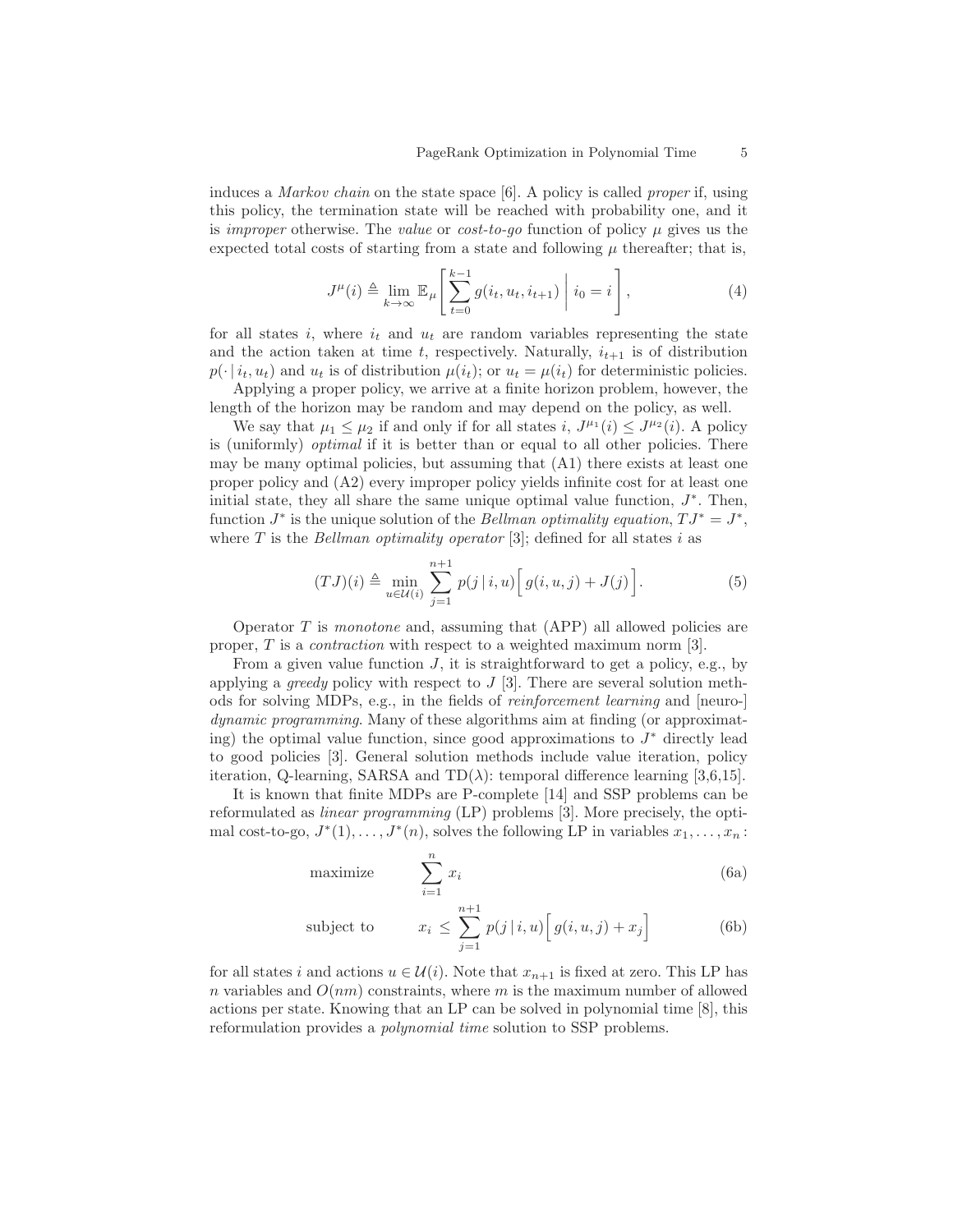# 3 PageRank Optimization as a Markov Decision Process

Before we prove that efficient algorithms to the Max-PageRank problem do exist, first, we recall a basic fact about stationary distributions of Markov chains.

Let  $(X_0, X_1, \dots)$  denote a time-homogeneous Markov chain defined on a finite set  $\Omega$ . The expected first return time of a state  $i \in \Omega$  is defined as follows

$$
\varphi(i) \triangleq \mathbb{E} \left[ \inf \left\{ t \ge 1 : X_t = i \right\} \mid X_0 = i \right]. \tag{7}
$$

If state *i* is recurrent, then  $\varphi(i)$  is finite. Moreover, if the chain is irreducible,

$$
\pi(i) = \frac{1}{\varphi(i)},\tag{8}
$$

for all states i, where  $\pi$  is the stationary distribution of the chain [11]. This naturally generalizes to unichain processes, viz., when we have a single communicating class of states and possibly some *transient* states. In this case we need the convention that  $1/\infty = 0$ , since the expected first return time to transient states is  $\infty$ . Hence, the stationary distribution of state i can be interpreted as the *average portion of time* spent in  $i$  during an infinite random walk. It follows from (8) that maximizing (minimizing) the PageRank of a node is equivalent to minimizing (maximizing) the expected first return time to this node.

We will show that the Max-PageRank problem can be efficiently formulated as a stochastic shortest path (SSP) problem [3], where "efficiently" means that the construction (reduction) takes polynomial time. First, we will consider the PageRank optimization *without damping*, namely  $c = 0$ , but later, we will extend the model to the case of damping and personalization, as well. We will start with a simple, but intuitive reformulation of the problem. Though, this reformulation will not ensure that Max-PageRank can be solved in polynomial time, it is good to demonstrate the main ideas and to motivate the refined solution.

#### 3.1 Assumptions

First, we will make two assumptions, in order to simplify the presentation of the construction, but later, in the main theorem, they will be relaxed.

- (AD) Dangling Nodes Assumption : We assume that there is a fixed (not fragile) outgoing edge from each node of the graph. This assumption guarantees that there are no dangling nodes and there are no nodes with only fragile links.
- (AR) Reachability Assumption : We also assume that for at least one configuration of fragile links we have a unichain process and node  $v$  is recurrent, namely, we can reach node  $v$  with positive probability from all nodes. This assumption is required to have a well-defined PageRank for at least one configuration. In our SSP formulation this will be equivalent to assuming that there is at least one proper policy. In case of damping this assumption is automatically satisfied, since then the Markov chain is irreducible, and hence unichain, no matter how we configure the fragile links, thus all policies are proper.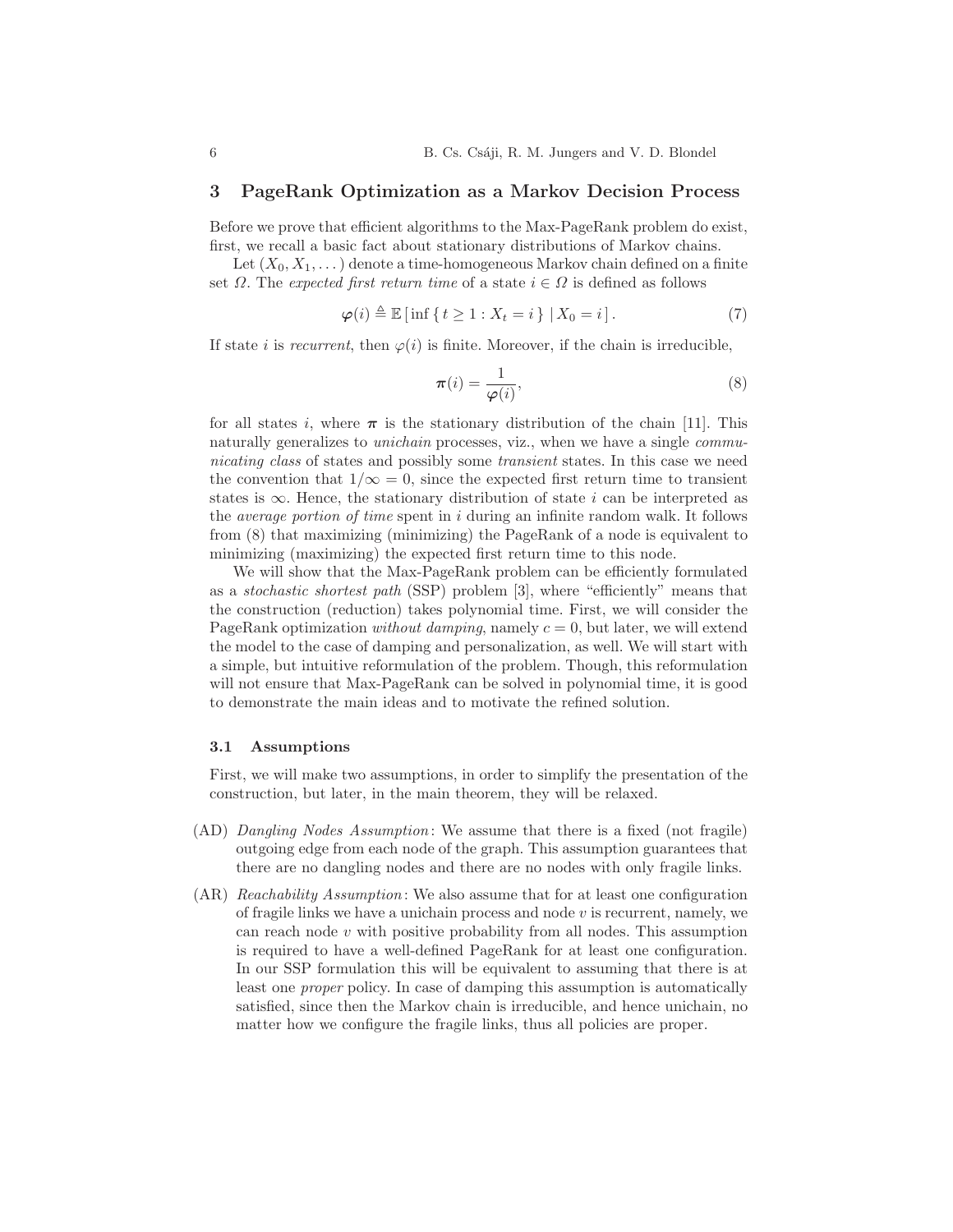#### 3.2 Simple SSP Formulation

First, let us consider an instance of Max-PageRank. We are going to build an associated SSP problem that solves the original PageRank optimization. The states of the MDP are the nodes of the graph, except for  $v$  which we "split" into two parts and replace by two new states:  $v_s$  and  $v_t$ . Intuitively, state  $v_s$  will be our "starting" state: it has all the outgoing edges of  $v$  (both fixed and fragile), but it does not have any incoming edges. The "target" state will be  $v_t$ : it has all the incoming edges of node  $v$  and, additionally, it has only one outgoing edge: a self-loop. Note that  $\tau = v_t$ , namely,  $v_t$  is the absorbing termination state.

An *action* in state i is to select a subset of fragile links (starting from i) which we "turn on" (activate). All other fragile links from  $i$  will be "turned off" (deactivated). Thus, for all states i, the allowed set of actions is  $\mathcal{U}(i) \triangleq \mathcal{P}(\mathcal{F}_i)$ , where  $P$  denotes the power set and  $\mathcal{F}_i$  the set of outgoing fragile edges from i.

Let us assume that we are in state i, where there are  $a_i \geq 1$  fixed outgoing edges and we have activated  $b_i(u) \geq 0$  fragile links, determined by action  $u \in$  $U(i)$ . Then, the *transition-probability* to all states j that can be reached from state i using a fixed or an activated fragile link is  $p(j | i, u) \triangleq 1/(a_i + b_i(u)).$ 

We define the immediate-cost of all control actions as one, except for the actions taken at the cost-free target state. Thus, the immediate-cost function is

$$
g(i, u, j) \triangleq \begin{cases} 0 & \text{if } i = v_t, \\ 1 & \text{otherwise,} \end{cases}
$$
 (9)

for all states  $i, j$  and actions  $u$ . Note that taking an action can be interpreted as performing a step in the random walk. Therefore, the expected cumulative cost of starting from state  $v_s$  until we reach the target state  $v_t$  is equal to the expected number of steps until we first return to node  $v$  according to our original random walk. It follows, that the above defined SSP formalizes the problem of *minimizing* (via a configuration) the expected first return time to state v. Consequently, its solution is equivalent to *maximizing* the PageRank of node v.



Fig. 1. SSP reformulation: the starting state is  $s = v_s$ , the target state is  $t = v_t$  and the dashed edges denote fragile links. The original nodes in the rectangle exclude  $v$ .

Each allowed deterministic *policy*  $\mu$  defines a potential way to configure the fragile links. Moreover, the  $v_s$  component of the cost-to-go function,  $J^{\mu}(v_s)$ ,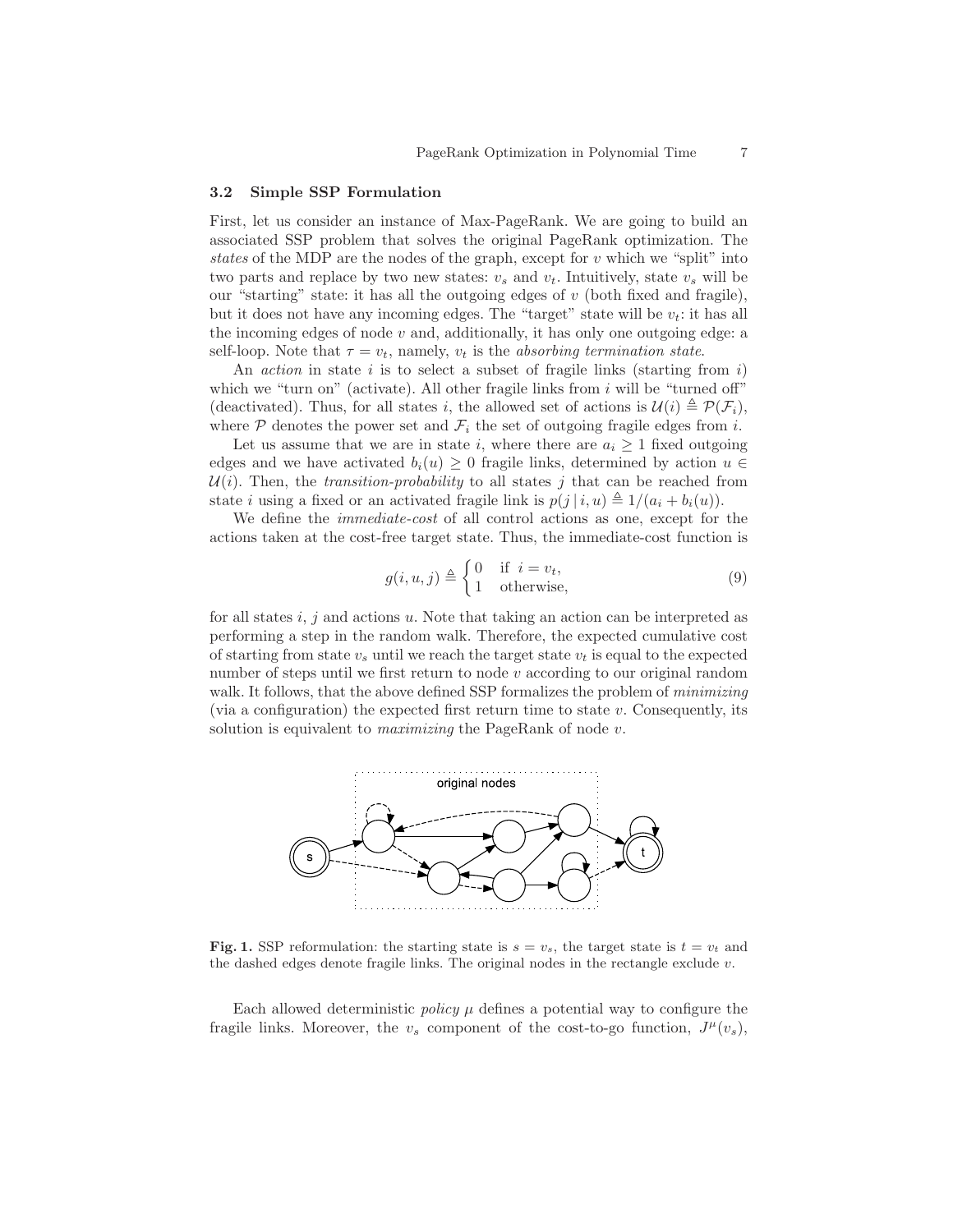is the expected first return time to v using the fragile link configuration of  $\mu$ . Therefore, we can compute the PageRank of node  $v$  by

$$
\pi(v) = \frac{1}{J^{\mu}(v_s)},\tag{10}
$$

where we applied the convention of  $1/\infty = 0$ , which is needed when v is not recurrent under  $\mu$ . Thus, the maximal PageRank of v is  $1/J^*(v_s)$ .

It is known that MDPs can be solved in polynomial time in the number of states,  $N$ , and the maximum number of actions per state,  $M$  (and the maximum number of bits required to represent the components,  $L$ ), e.g., by linear programming [12,14]. The size of the state space of the current formulation is  $N = n + 1$ , where  $n$  is the number of vertices of the original graph, but, unfortunately, its action space does not have a polynomial size. For example, if we have maximum  $m$  fragile links leaving a node, we had  $2<sup>m</sup>$  possible actions to take, namely, we could switch each fragile link independently on or off, consequently,  $M = 2<sup>m</sup>$ . Since  $m = O(n)$ , from the current reformulation of problem, we have that there is a solution which is polynomial but in  $2<sup>n</sup>$ , which is obviously not good enough. However, we can notice that if we restrict the maximum number of fragile links per node to a constant,  $k$ , then we could have a solution which is polynomial in *n* (since the maximum number of actions per state becomes constant:  $2^k$ ). This motivates our refined solution, in which we reduce the maximum number of actions per state to two while only slightly increasing the number of states.

# 3.3 Refined SSP Formulation

We are going to modify our previous SSP formulation. The key idea will be to introduce an auxiliary state for each fragile link. Therefore, if we have a fragile link from node i to node j in the original graph, we place an artificial state,  $f_{ij}$ , "between" them in the refined reformulation. The refined transition-probabilities are as follows. Let us assume that in node i there were  $a_i \geq 1$  fixed outgoing edges and  $b_i \geq 0$  fragile links. Now, in the refined formulation, in state i we have only one available action which brings us uniformly, with  $1/(a_i + b_i)$  probability, to state j or to state  $f_{ij}$  depending respectively on whether there was a fixed or a fragile link between  $i$  and  $j$ . Notice that this probability is *independent* of how many fragile links are turned on, it is always the same. In each auxiliary state  $f_{ij}$  we have two possible actions: we could either turn the fragile link on or off. If our action is "on" (activation), we go with *probability one* to state  $j$ , however, if our action is "off" (deactivation), we go back with *probability one* to state  $i$ .

We should check whether the transition-probabilities between the original nodes of graph are not affected by this reformulation. Suppose, we are in node i, where there are a fixed and b fragile links<sup>6</sup>, and we have turned k of the fragile links on. Then, the transition-probability to each node  $i$ , which can be reached via a fixed or an activated fragile link, should be  $1/(a + k)$ . In our refined reformulation, the immediate transition-probability from state  $i$  to state

 $6$  For simplicity, now we do not denote their dependence on node i.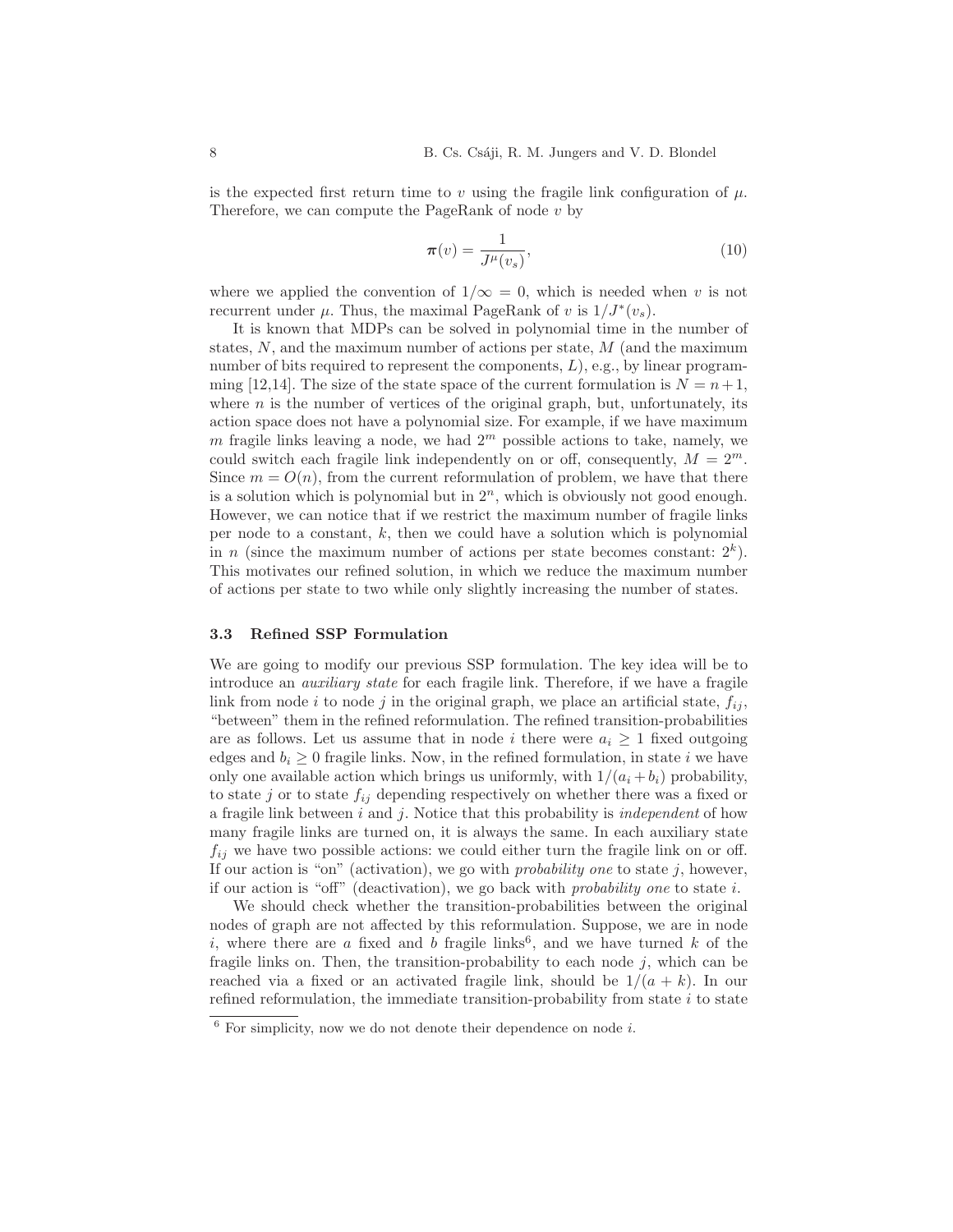j is  $1/(a + b)$ , however, we should not forget about those  $b - k$  auxiliary nodes in which the fragile links are deactivated and which lead back to state  $i$  with probability one, since, after we returned to state i we have again  $1/(a + b)$ probability to go to state  $j$  an so on. Now, we will compute the probability of eventually arriving at  $j$  if we start in i and only visit auxiliary states meantime.

To simplify the calculations, let us temporarily replace each edge leading to an auxiliary sate corresponding to a deactivated fragile link with a self-loop. We can safely do so, since these states lead back to state  $i$  with probability one, therefore, the probability of eventually arriving at node  $j$  does not change by this modification. Then, the probability of arriving at  $j$  can be written as

$$
\mathbb{P}(\exists t: X_t = j \,|\, \forall s < t: X_s = i) = \tag{11a}
$$

$$
= \sum_{t=1}^{\infty} \mathbb{P}\left(X_t = j \,|\, X_{t-1} = i\right) \prod_{s=1}^{t-1} \mathbb{P}\left(X_s = i \,|\, X_{s-1} = i\right) = \tag{11b}
$$

$$
= \sum_{t=1}^{\infty} \frac{1}{a+b} \left(\frac{b-k}{a+b}\right)^{t-1} = \frac{1}{a+b} \sum_{t=0}^{\infty} \left(\frac{b-k}{a+b}\right)^t = \frac{1}{a+k}.
$$
 (11c)

With this, we have proved that the probability of eventually arriving at state j if we start in state i, before arriving at any (non-auxiliary) state l that was reachable via a fixed or a fragile link from state  $i$  in the original graph, is the same as the one-step transition-probability was from state  $i$  to state  $j$  according to the original random walk. This partially justifies the construction.

However, we should be careful, since we might have performed several steps in the auxiliary nodes before we finally arrived at state  $j$ . Fortunately, this phenomenon does not ruin our ability to optimize the expected first return time to state  $v$  in the original graph, since we count the steps with the help of the cost function, which can be refined according to our needs. All we have to do is to allocate zero cost to those actions which lead us to auxiliary states:

$$
g(i, u, j) \triangleq \begin{cases} 0 & \text{if } i = v_t \text{ or } j = f_{il} \text{ or } u = \text{``off''}, \\ 1 & \text{otherwise}, \end{cases}
$$
(12)

for all states i, j, l and action u. Consequently, we only incur cost if we directly go from state  $i$  to state  $j$ , without visiting an auxiliary node (viz., it was a fixed link), or if we go to state j via an activated fragile link, since we have  $g(f_{ij}, u, j) = 1$  if  $u = "on".$  It is easy to see that in this way we only count the steps of the original random walk and, for example, it does not matter how many times we visit auxiliary nodes, since these visits do not have any cost.

This reformulation also has the nice property that  $J^{\mu}(v_s)$  is the expected first return time to node  $v$  in the original random walk, in case we have configured the fragile links according to policy  $\mu$ . The minimum expected first return time that can be achieved with suitably setting the fragile links is  $J^*(v_s)$ , where J ∗ is the optimal cost-to-go function of the above constructed SSP problem. Consequently, the *maximum* PageRank node v can have is  $1/J^*(v_s)$ .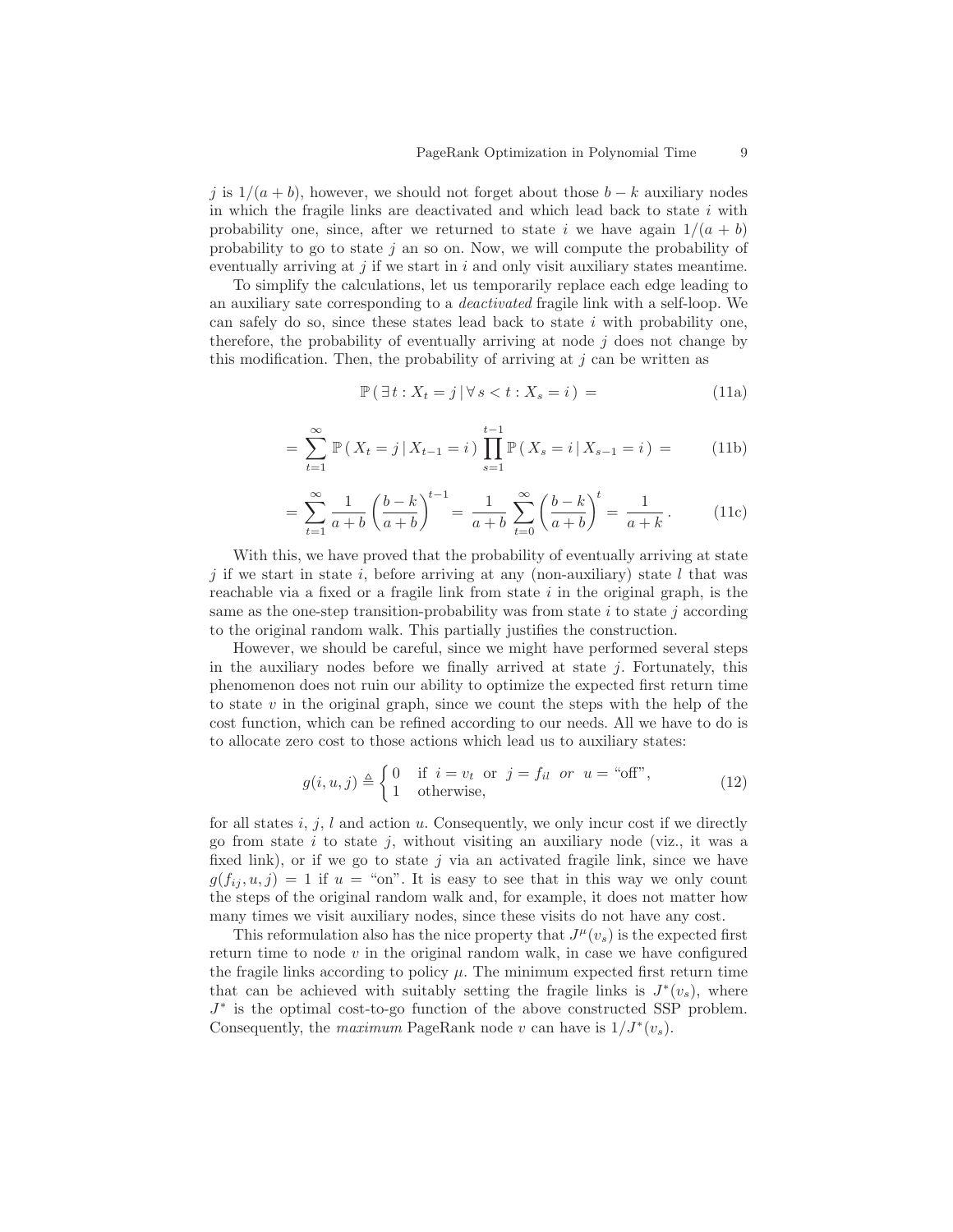It is also easy to see that if we want to compute the minimum possible PageRank of node  $v$ , we should simply define a new immediate-cost function as  $\hat{g} = -g$ , where g is defined by equation (12). If the optimal cost-to-go function of this modified SSP problem is  $\hat{J}^*$ , then the *minimum* PageRank v can have is  $1/|\hat{J}^*(v_s)|$ . Thus, Min-PageRank can be handled with the same construction.

The number of states of this formulation is  $N = n + d + 1$ , where n is the number of nodes of the original graph and  $d$  is the number of fragile links. Moreover, the maximum number of allowed actions per state is  $M = 2$ , therefore, this SSP formulation provides a proof that, assuming (AD) and (AR), Max-PageRank can be solved in *polynomial time* in the size of the problem.

The resulted SSP problem can be reformulated as a linear program, namely, the optimal cost-to-go function solves the following LP in variables  $x_i$  and  $x_{ij}$ ,

$$
\text{ze} \qquad \sum_{i \in \mathcal{V}} x_i + \sum_{(i,j) \in \mathcal{F}} x_{ij} \tag{13a}
$$

subjec

maximi

$$
x_{ij} \le x_i, \quad \text{and} \quad x_{ij} \le x_j + 1, \quad \text{and} \quad (13b)
$$

$$
x_i \le \frac{1}{deg(i)} \left[ \sum_{(i,j) \in \mathcal{E} \setminus \mathcal{F}} (x_j + 1) + \sum_{(i,j) \in \mathcal{F}} x_{ij} \right], \tag{13c}
$$

for all  $i \in \mathcal{V} \setminus \{v_t\}$  and  $(i, j) \in \mathcal{F}$ , where  $x_i$  is the cost-to-go of state i,  $x_{ij}$ relates to the auxiliary states of the fragile edges, and  $deg(\cdot)$  denotes out-degree including both fixed and fragile links (independently of the configuration). Note that we can only apply this LP after state  $v$  was "splitted" into a starting and a target state. Also note that the value of the target state,  $x_{v_t}$ , is fixed at zero.

#### 3.4 Handling Dangling Nodes

Now, we are going to show that assumption (AD) can be omitted and our complexity result is independent of how dangling nodes are particularly handled.

Suppose that we have chosen a rule according to which the dangling nodes are handled, e.g., we take one of the rules discussed by Berkhin [2]. Then, in case (AD) is not satisfied, we can simply apply this rule to the dangling nodes before the optimization. However, we may still have problems with the nodes which only have fragile links, since they are latent dangling nodes, namely, they become dangling nodes if we deactivate all of their outgoing edges. We call them "fragile nodes". Notice that in each fragile node we can safely restrict the optimization in a way that maximum one of the fragile links can be activated. This does not affect the optimal PageRank of  $v$ , since the only one allowed link should point to a node that has the smallest expected hitting time to  $v$ . Even if there are several nodes with the same value, we can select one of them arbitrarily.

It may also be the case that deactivating all of the edges is the optimal solution, e.g., if the fragile links lead to nodes that have very large hitting times to v. In this case, we should have an action that has the same effect as the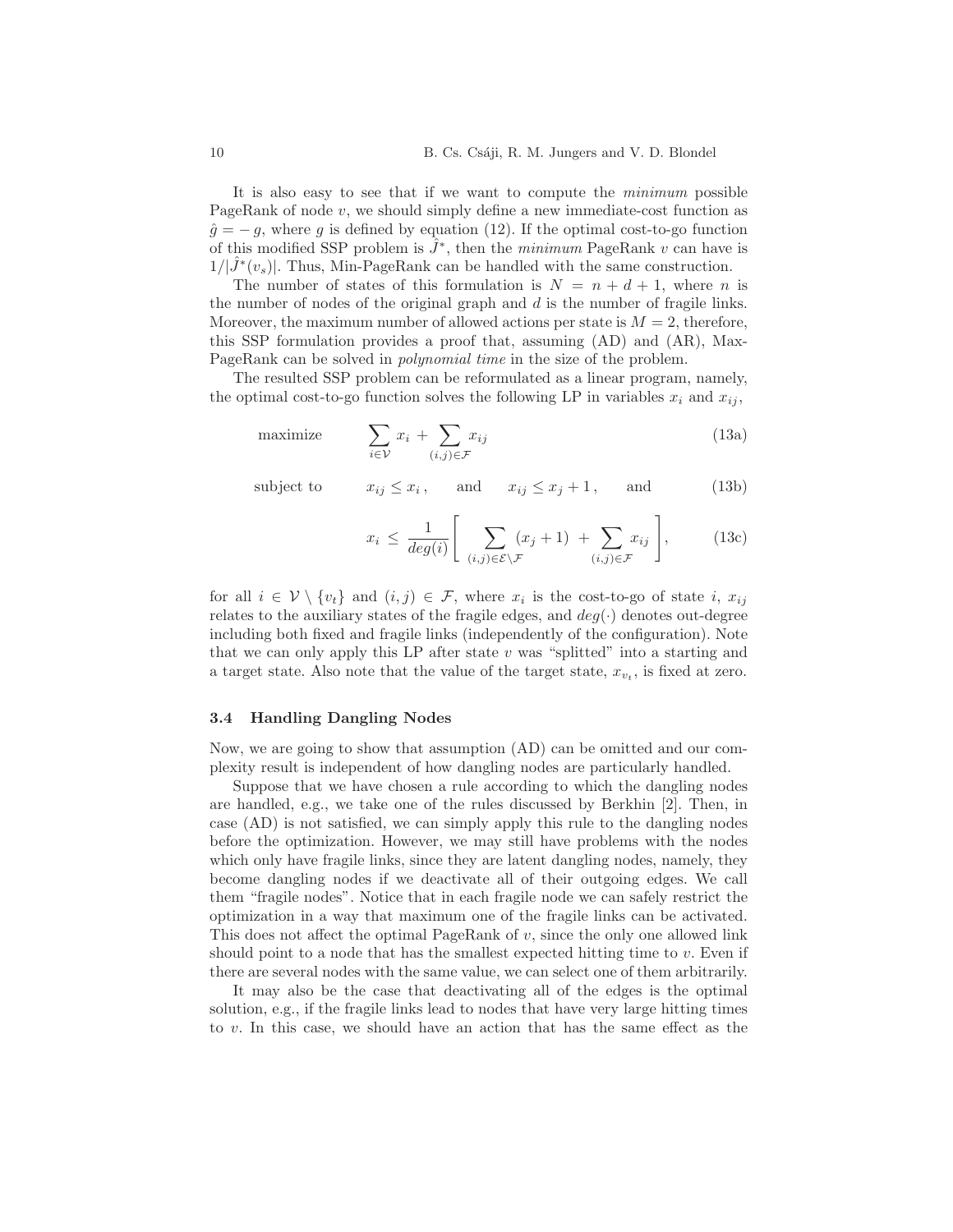dangling node handling rule. Consequently, in case we have a fragile node that has m fragile links, we will have  $m + 1$  available actions:  $u_1, \ldots, u_{m+1}$ . If  $u_j$  is selected, where  $1 \leq j \leq m$ , it means that only the j-th fragile link is activated and all other links are deactivated, while if  $u_{m+1}$  is selected, it means that all of the fragile links are deactivated and auxiliary links are introduced according to the selected dangling node handling rule. If we treat the fragile nodes this way, we still arrive at an MDP which has states and actions polynomial in  $n$  and d, therefore, Max-PageRank can be solved in polynomial time even if (AD) is not satisfied and independently of the applied rule. The modification of the LP formulation if fragile nodes are allowed is straightforward.

# 3.5 Damping and Personalization

Now, we are going to extend our refined SSP formulation, in order to handle damping, as well. For the sake of simplicity, we will assume (AD), but it is easy to remove it in a similar way as it was presented in Section 3.4. Note that assumption (AR) is always satisfied in case of damping (cf. Section 3.1).

Damping can be interpreted as follows: in each step we continue the random walk with probability  $1 - c$  and we restart it ("zapping") with probability c, where  $c \in (0, 1)$  is a given damping constant. In this latter case, we choose the new starting state of the random walk according to the probability distribution of a given positive and stochastic personalization vector  $\boldsymbol{z}$ . In order to model this, we introduce a new global auxiliary state,  $q$ , which we will call the *teleportation* state, since random restarting is sometimes referred to as "teleportation" [10].



Fig. 2. An illustration of damping: the substructure of a node of the original digraph. Circles represent states and boxes represent actions. State  $q$  denotes the global "teleportation" state. Dashed edges help determining zero cost events: if a state-action-state path has only dashed edges, then this triple has zero cost, otherwise, its cost is one.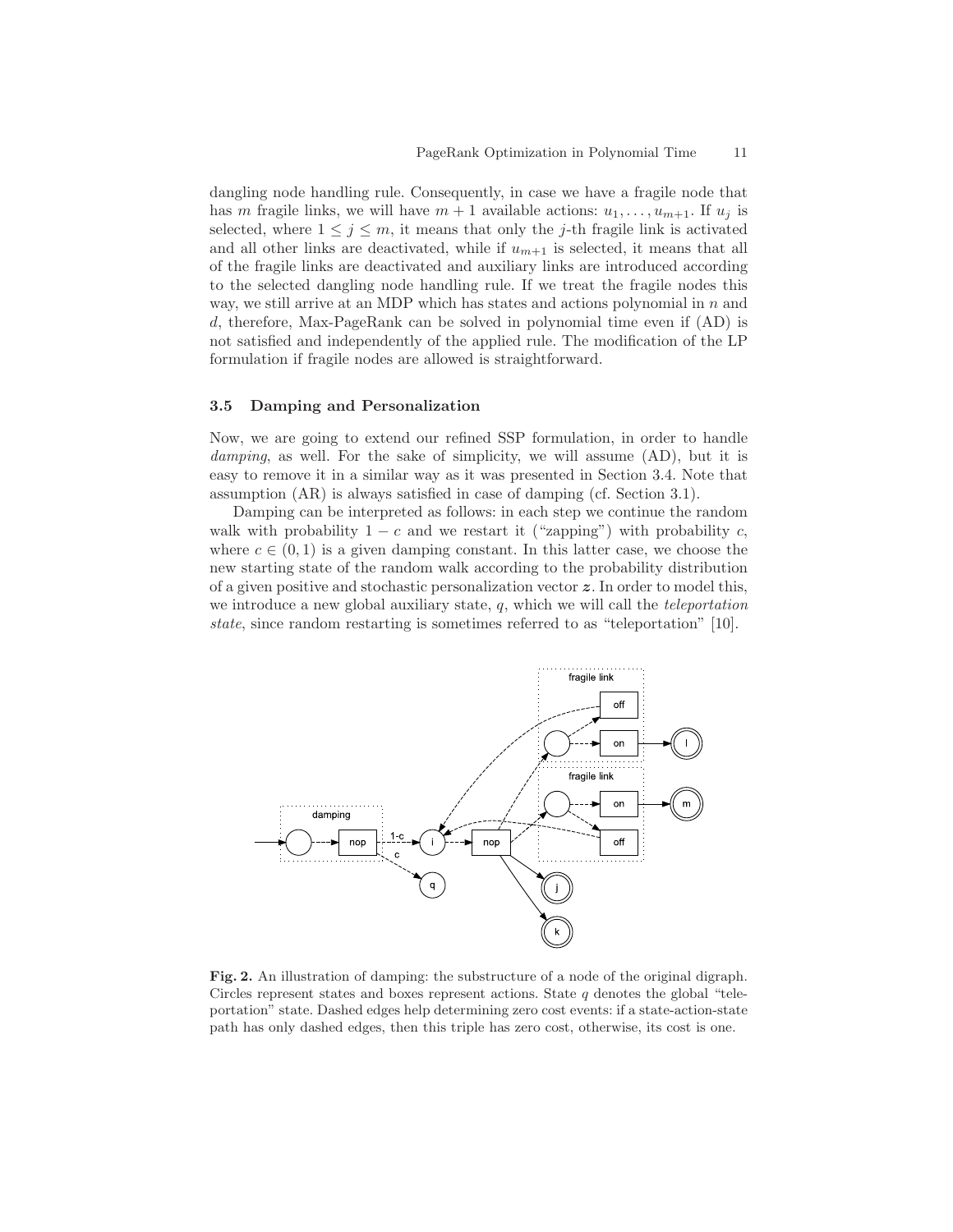In order to take the effect of damping into account, we place a new auxiliary state  $h_i$  "before" each (non-auxiliary) state i (see Figure 2). Each action that leads to i in the previous formulation now leads to  $h_i$ . In  $h_i$  we have only one available action ("nop" abbreviating "no operation") which brings us to node  $i$ with probability  $1-c$  and to q with probability c, except for the target state,  $v_t$ , for which  $h_{v_t}$  leads with probability one to  $v_t$ . In q, we have one available action which brings us with  $z$  distribution to the newly defined nodes,

$$
p(h_i | q) \triangleq p(h_i | q, u) \triangleq \begin{cases} z(i) & \text{if } i \neq v_s \text{ and } i \neq v_t \\ z(v) & \text{if } i = v_t \\ 0 & \text{if } i = v_s. \end{cases}
$$
 (14)

All other transition-probabilities from  $q$  are zero. Regarding the cost function: it is easy to see that we should not count the steps when we move through  $h_i$ , therefore,  $g(h_i, u, i) = 0$  and  $g(h_i, u, q) = 0$ . However, we should count when we move out from the teleportation state, i.e.,  $g(q, u, i) = 1$  for all i and u.

In this variant the size of the state space is  $N = 2n + d + 2$  and we still have maximum 2 actions per state, therefore, it can also be solved in *polynomial time*.

In this case, the LP formulation of finding the optimal cost-to-go is

maximize

$$
\sum_{i \in \mathcal{V}} (x_i + \hat{x}_i) + \sum_{(i,j) \in \mathcal{F}} x_{ij} + x_q
$$
 (15a)

subject to  $x_{ij}$ 

$$
\leq \hat{x}_j + 1
$$
, and  $\hat{x}_i \leq (1 - c)x_i + cx_q$ , (15b)

$$
x_{ij} \leq x_i
$$
, and  $x_q \leq \sum_{i \in \mathcal{V}} \hat{z}_i (\hat{x}_i + 1)$ , (15c)

$$
x_i \le \frac{1}{deg(i)} \left[ \sum_{(i,j) \in \mathcal{E} \setminus \mathcal{F}} (\hat{x}_j + 1) + \sum_{(i,j) \in \mathcal{F}} x_{ij} \right], \tag{15d}
$$

for all  $i \in \mathcal{V} \setminus \{v_t\}$  and  $(i, j) \in \mathcal{F}$ , where  $\hat{z}_i = p(h_i | q)$ ,  $\hat{x}_i$  denotes the cost-to-go of state  $h_i$  and  $x_q$  is the value of the teleportation state, q. All other notations are the same as in LP (13) and we also have that  $x_{v_t}$  and  $\hat{x}_{v_t}$  are fixed at zero.

We arrived at an LP problem with  $O(n+d)$  variables and  $O(n+d)$  constraints. Given an LP with k variables and  $O(k)$  constraints, it can be solved in  $O(k^3L)$ , where L is the binary input size (for rational coefficients) or in  $O(k^3 \log \frac{1}{\varepsilon})$ , where  $\varepsilon$  is the desired precision [8]. Therefore, Max-PageRank can be solved using  $O((n+d)^3L)$  operations under the *Turing model of computation*. Thus:

**Theorem 1.** The MAX-PAGERANK PROBLEM can be solved in polynomial time even if the damping constant and the personalization vector are part of the input.

Note that assumptions (AD) and (AR) are not needed for this theorem, since dangling and fragile nodes can be treated as discussed in Section 3.4 (without increasing the complexity) and, in case of damping, all policies are proper.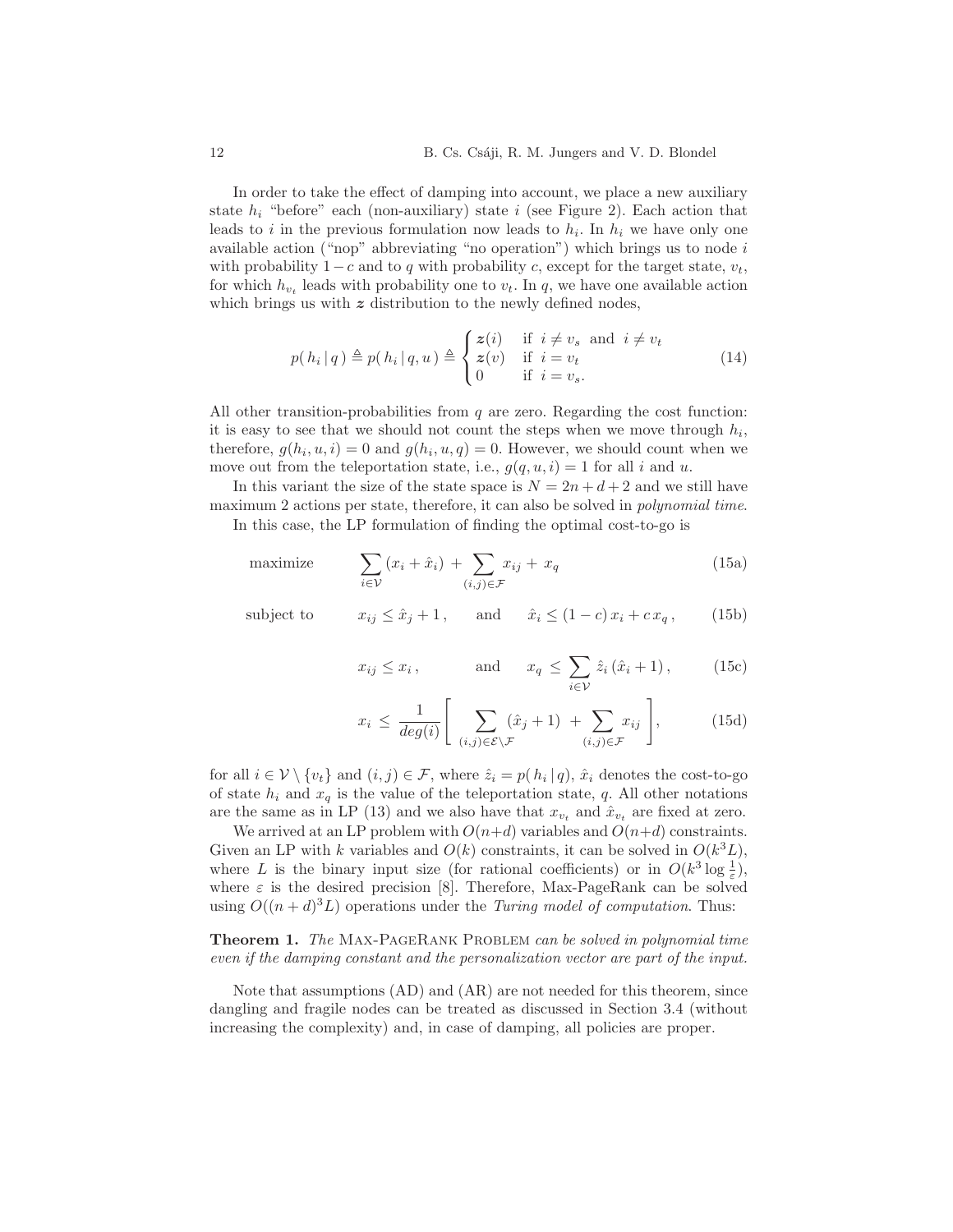# 4 PageRank Optimization with Constraints

In this section we are going to investigate a variant of the PageRank optimization problem in which there are mutually exclusive constraints between the fragile links. More precisely, we will consider the case in which we are given a set of fragile link pairs,  $C \subseteq \mathcal{F} \times \mathcal{F}$ , that cannot be activated simultaneously.

|       | THE MAX-PAGERANK PROBLEM UNDER EXCLUSIVE CONSTRAINTS                                                                                                          |
|-------|---------------------------------------------------------------------------------------------------------------------------------------------------------------|
|       | Instance: A digraph $\mathcal{G} = (\mathcal{V}, \mathcal{E})$ , a node $v \in \mathcal{V}$ , a set of controllable edges $\mathcal{F} \subseteq \mathcal{E}$ |
|       | and a set $\mathcal{C} \subseteq \mathcal{F} \times \mathcal{F}$ of those edge-pairs that cannot be activated together.                                       |
|       | A damping constant $c \in (0,1)$ and a stochastic personalization vector z.                                                                                   |
| Task: | Compute the maximum possible PageRank of v by activating edges in $\mathcal F$                                                                                |
|       | and provide a configuration of edges in $\mathcal F$ for which the maximum is taken.                                                                          |

We will show that the Max-PageRank problem under exclusive constraints is already NP-hard, more precisely, that the decision version of it is NP-complete. In the decision version, one is given a number  $p \in (0,1)$  and is asked whether there is a configuration such that the PageRank is larger or equal to p.

Theorem 2. The decision version of the MAX-PAGERANK PROBLEM UNDER EXCLUSIVE CONSTRAINTS is NP-complete.

Proof. The problem is in NP because given a solution (viz., a configuration), it is easy to verify in polynomial time, e.g., via a simple matrix inversion, cf. equation (3), whether the corresponding PageRank is larger or equal than  $p$ .

We now reduce the 3SAT problem, whose NP-completeness is well known [7], to this problem. In an instance of the 3SAT problem, we are given a Boolean formula containing m disjunctive clauses of three literals that can be a variable or its negation, and one is asked whether there is a truth assignment to the variables so that the formula (or equivalently: each clause) is satisfied. Suppose now we are given an instance of 3SAT. We will construct an instance of Max-PageRank under exclusive constraints that solves this particular instance of 3SAT.

We construct a graph having  $m + 2$  nodes in the following way: we first put a node s and a node t. Figure it as a source node and a sink node respectively. Each clause in the given 3SAT instance can be written as  $y_{i,1} \vee y_{i,2} \vee y_{i,3}$ ,  $1 \leq j \leq m$ , where  $y_{i,l}$  is a variable or its negation. For each such clause, we add a node  $v_j$  between s and t, we put an edge from  $v_j$  to itself (a self-loop), we put an edge from s to  $v_j$ , and we put three edges between  $v_j$  and t, labeled respectively with  $y_{j,1}, y_{j,2}$ , and  $y_{j,3}$ . We finally add an edge from t to s. We now define the set of exclusive constrains,  $C$ , which concludes the reduction. For all pairs  $(y_{j,l}, y_{j',l'})$  such that  $y_{j,l} = \bar{y}_{j',l'}$  (i.e.,  $y_{j,l}$  is a variable and  $\bar{y}_{j',l'}$  is its negation, or conversely), we forbid the corresponding pair of edges. Also, for all pairs of edges  $(y_{i,l}, y_{i,l'})$  corresponding to a same clause node, we forbid the corresponding pair. This reduction is suitable, since the sizes of the graph and  $\mathcal C$  are *polynomial* in the size of the 3SAT instance.

We claim that for c small enough, say  $c = 1/(100m)$ , it is possible to obtain an expected return time from  $t$  to itself which is smaller than 77 if and only if the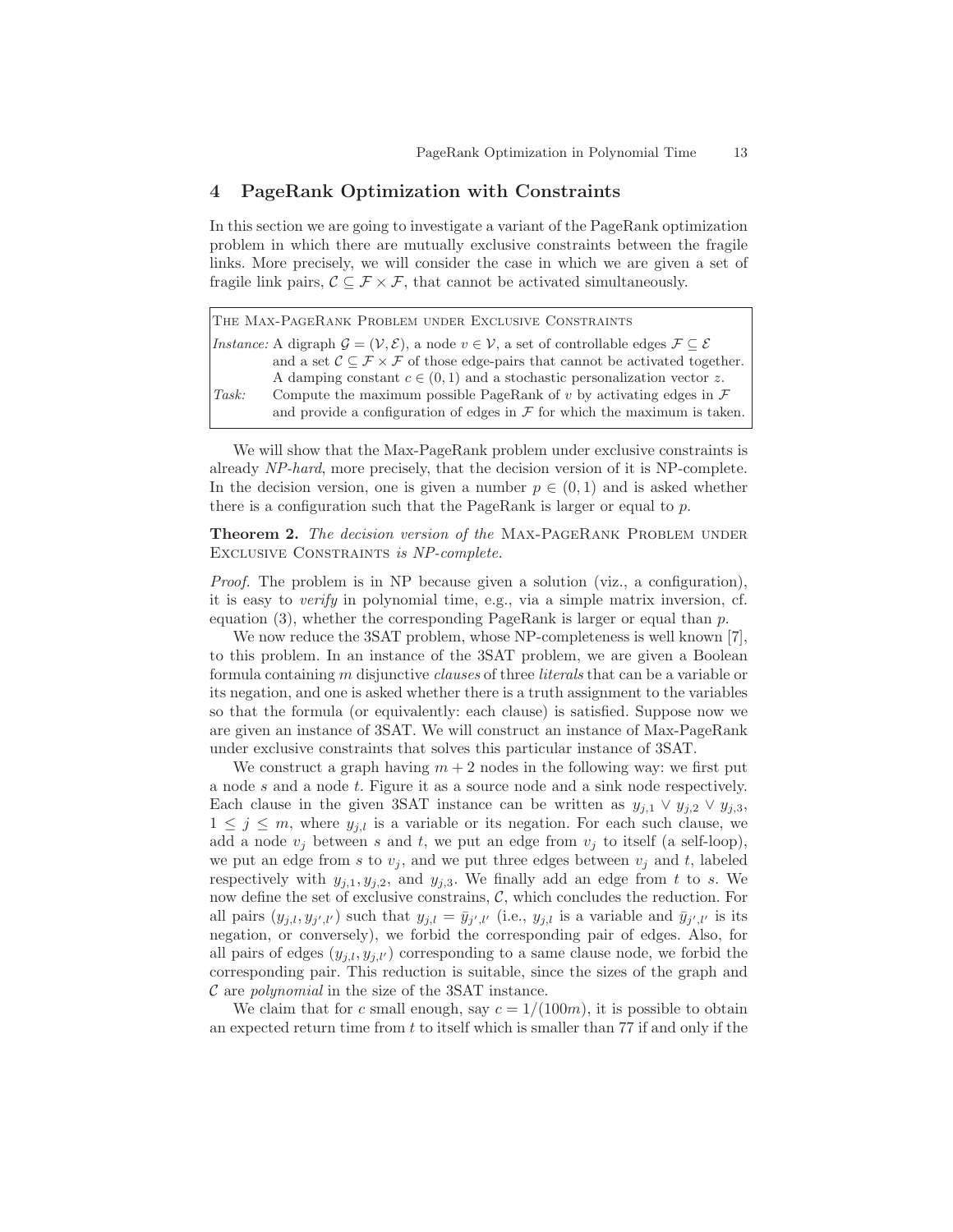instance of 3SAT is satisfiable. The reason for that is easy to understand with  $c = 0$ : if the instance is not satisfiable, there is a node  $v_i$  with no edge from it to t. In that case, the graph is not strongly connected, and the expected return time from  $t$  to itself is infinite. Now, if the instance is satisfiable, let us consider a particular satisfiable assignment. We activate all edges which correspond to a literal which is true and, if necessary, we deactivate some edges so that for all clause nodes, there is exactly one leaving edge to t. This graph, which is clearly satisfiable, is strongly connected, and so the expected return time to  $t$  is finite.

Now if  $c \neq 0$  is small enough, one can still show by continuity that the expected return time is much larger if some clause node does not have an outgoing edge to t. To see this, let us first suppose that the instance is not satisfiable, and thus that a clause node (say,  $v_1$ ), has no leaving edge. Then, for all  $l \geq 3$ , we describe a path of length  $l$  from  $t$  to itself: this path passes through  $s$ , and then remains during  $l - 2$  steps in  $v_1$ , and then jumps to t (with a zapping). This path has probability  $(1-c)\frac{1}{m}(1-c)^{l-2}c$ . Thus, the expected return time

$$
E_1 \ge \sum_{l=3}^{\infty} l p(l) \ge \frac{c}{m} \sum_{l=3}^{\infty} l (1 - c)^{l-1} \ge \frac{c}{m} \left[ c^{-2} - 3 \right] \ge 99, \tag{16}
$$

where we assumed that  $c = 1/(100m)$  and the personalization vector is  $z =$  $(1/n)$  1. Note that c and z are part of the input, thus they can be determined.

Consider now a satisfiable instance, and build a corresponding graph so that for all clause nodes, there is exactly one leaving edge. It appears that the expected return time from t to itself satisfies  $E_2 \leq 77$ . To see this, one can aggregate all the clause nodes in one macro-node, and then define a Markov chain on three nodes that allows to derive a bound on the expected return time from  $v_t$  to itself. This bound does not depend on m because one can approximate the probabilities  $m/(m+2)$  and  $1/(m+2)$  that occur in the auxiliary Markov chain by one so that the bound remains true. Then, by bounding c with  $1/8 > 1/(100m)$ , one gets an upper bound on the expected return time. For the sake of conciseness, we skip the details of the calculations. To conclude the proof, it is possible to find an edge assignment in the graph so that the PageRank is greater than  $p = 1/77$ if and only if the instance is satisfiable.  $\Box$ 

# 5 Conclusions

The task of ordering the nodes of a directed graph according to their importance arises in many applications. A promising and popular way to define such an ordering is to use the PageRank method [4]. The problem of optimizing the PageRank of a given node by changing some of the edges caused a lot of recent interest [1,5,9]. We considered the general problem of finding the extremal values of the PageRank a node can have in the case we are allowed to control (activate or deactivate) some of the edges, which we referred to as fragile links.

Our main contribution was that we proved that these problems could be efficiently formulated as stochastic shortest path problems (special Markov decision